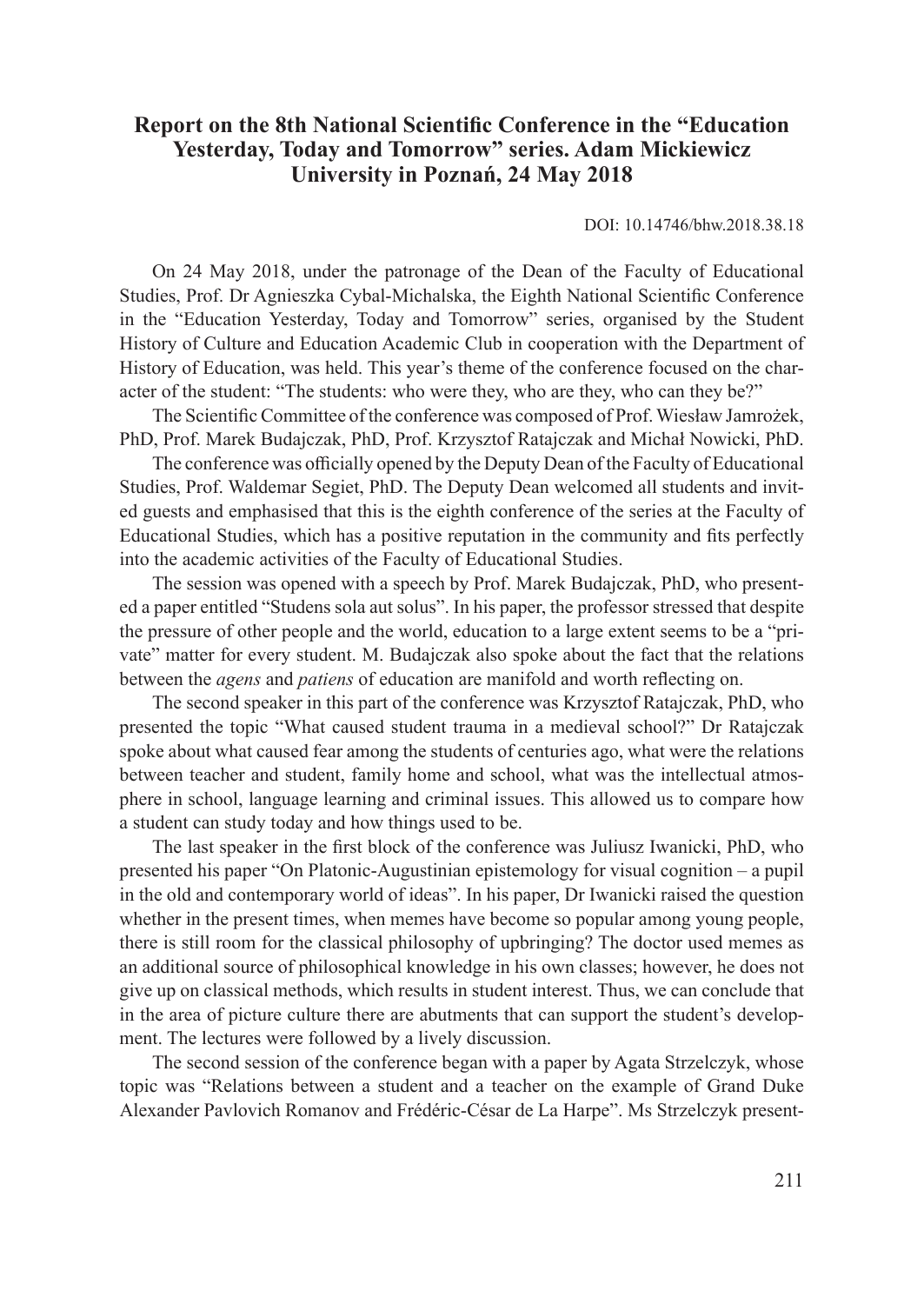ed us with the education and upbringing of the first grandson of Empress Catherine II, and the future tsar Alexander I. Catherine II personally chose his teachers, and for his tutor, she chose Frédéric-César de La Harpe, who was a mentor and one of the people who had the greatest influence on Alexander. De La Harpe accompanied Alexander until he reached the age of majority, and when Alexander ascended the throne, he became one of his advisers.

The next paper, entitled "Who is the student in the pedagogical theory of Janusz Korczak?" was presented by Izabela Napierała. The aim of the paper was to present Janusz Korczak's views on the student as a human being. Ms Napierała spoke about how a child should be treated, according to Janusz Korczak, and how to solve their problems. The speaker drew attention to the aspect of the student's existence as a human being, how they look and what concerns and reasons for joy they have.

Sarah Taylor was the last speaker in this block, speaking about "The scout as a student". Sarah Taylor based her paper on her eight years of experience working with children in the international scouting organisation Royal Rangers. Guests gathered at the conference were shown the essence of teaching through practice and entrusting responsibility, functions and positions to which children do not have access on a daily basis.

After the coffee break, which began just after the discussion about the papers in block two, the third block of papers began.

The first to present was Aleksandra Bawolska with the paper "Student with selective mutism – the challenge of contemporary pedagogy?" The speaker explained to those present that selective mutism is a childhood disorder, the main symptom of which is the lack of speech in some social situations. During her speech, the speaker presented possible methods of diagnosing mutism in a child and how the child can be helped.

Beata Iwanicka was the second speaker with the paper "Education of students with hearing impairments – educational challenges". The paper was very moving because Ms Iwanicka presented us with the problems people with hearing loss have to face on a daily basis. We learned how few institutions in Poland are adapted for such people and what professions are intended for them. Ms Iwanicka presented the historical issues of the development of education of students with hearing impairments, while at the same time addressing the current challenges involving this type of students in education.

Monika Łozińska was the last speaker in this part of the conference, and presented the topic "Pupils of all schools, unite in cheating! The phenomenon of student dishonesty in the light of research". Ms Łozińska, on the basis of her research, showed that the phenomenon of school dishonesty (commonly referred to as cheating) among students of primary, middle and secondary schools is practically a given. In fact, students consider this to be a normal phenomenon, part of the school's tradition and a form of rebellion against school requirements.

After the discussion on the subjects of the third block, the fourth block took place. Anna Ślebioda was the first speaker to present her paper "Shaping the heart as the most important element of the education of disabled girls in the light of Edith Stein's theory". According to Edith Stein, the main core of a woman should be shaping the heart. This is because it is the heart that constitutes the centre of the female soul. According to Stein's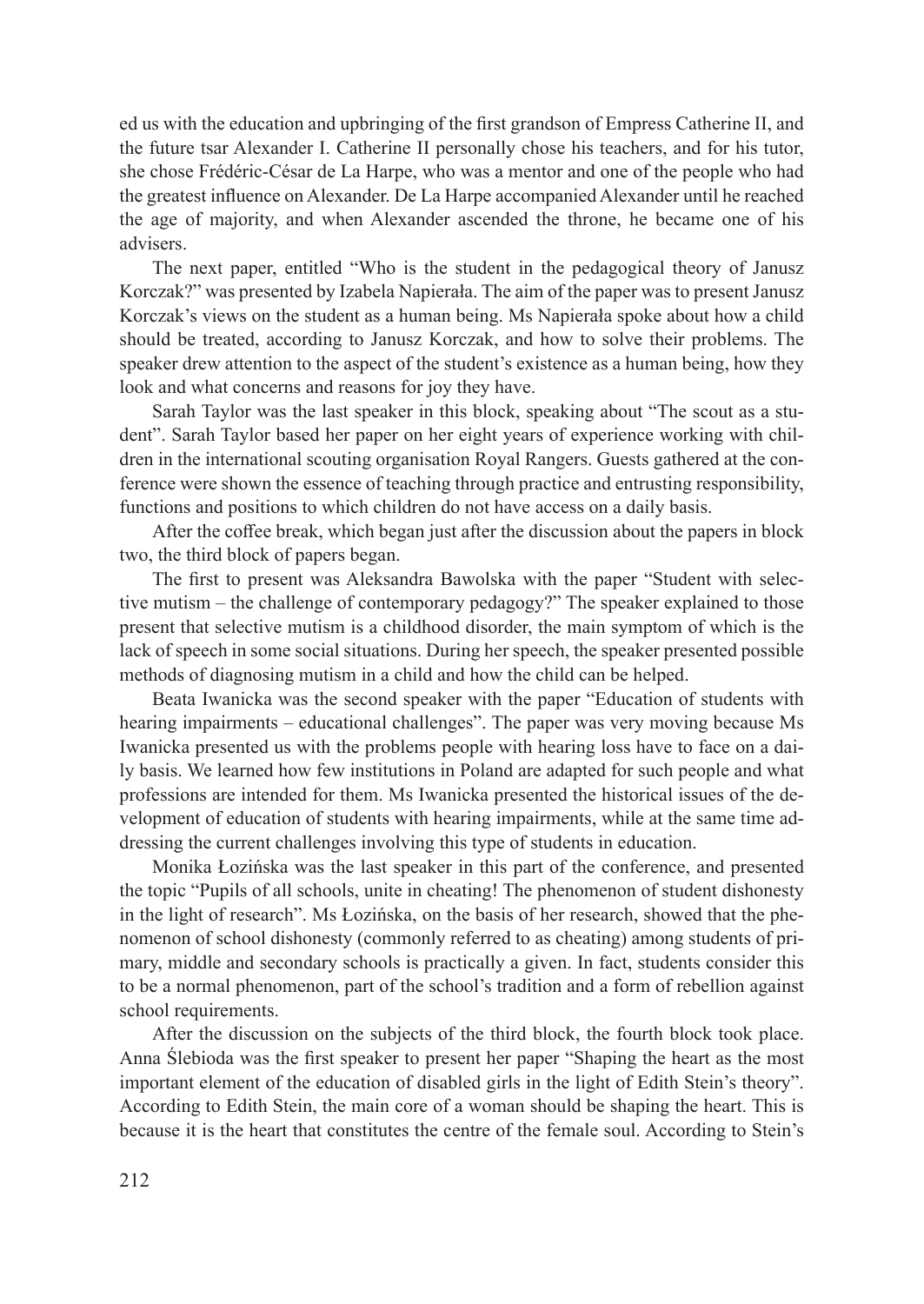theory, only its proper formation allows a woman to develop fully. This formation starts as early as the school age. The presentation by Ms Ślebioda confronted the Edith Stein's with the available forms of education for disabled girls.

Next, Aleksandra Sulczewska gave a presentation titled "Between the individualisation of teaching and shaping a sense of community. Difficulties in defining the role of the pupil in pre-school education". Ms Sulczewska reflected in her lecture on whether a child in a kindergarten is a pupil or perhaps already a student, as well as how a pre-schooler should be treated in order to reconcile following their individual needs with shaping a sense of community? What role can a kindergarten group play – can it be a "small homeland" with its own rights, governments and even strikes? It was precisely these questions that the speaker tried to answer during her speech.

The last speaker in this block was Dobrawa Gumbis, a student of the Faculty of Educational Studies, who dealt with the subject of "Sensual Experience and Sensory Learning and Child Development". Mr Gumbis based her paper on her own experience gained in the "Czar podkowy" educational homestead operated by her parents. Thanks to the speech, we learned about a place where learning is not boring and limited at all. In the educational homestead, children can absorb the world with all their senses, with their entire bodies. It is the experience that makes learning easier and more enjoyable, and most importantly, the knowledge gained in this way stays with us for longer. Ms Gumbis' speech was followed by a discussion on the papers from block four.

After the lunch break, the penultimate block began, in which Mariusz Przybyła, PhD, was the first to deliver his paper "Herbert and Skinner today – how do students learn?" Dr Przybyła's speech was supposed to give us an opportunity to think about whether we are innovative today or whether we are repeating the previously developed models given to us by Herbert and Skinner? Progressive as he was at the time, Herbert seems to be anachronistic today, unfit for the digital reality and increasingly "guilty" of the present school inactivity. Dr Przybyła also wondered whether the Skinner we associate with "dusty" counting machines and pigeon cages has forever been consigned to history, or on the contrary, would he rise like a phoenix from the ashes to support the education process with a doubled strength?

Anna Czyńska then delivered a talk on the theme "Child/teenager in a democratic school". In her lecture, Ms Czyńska talked about the Droga Wolna Democratic School in Szczecin, where she is a staff member. Thanks to the talk, we could learn how the school works, that children can develop their passions there, that they are not forced to study, that they have the right to decide about themselves and their school, that they are simply happy there. The model for the functioning of the school is the profound democracy described and disseminated by Arnold Mindell.

The last speaker in this block was Jakub Adamczewski with a paper entitled "Finnish children learn better – a study of the possibilities of the Scandinavian student". Mr Adamczewski showed us that the Finnish education system has found a way to make education better. It made the student a partner of the teacher and not an executive agent. Mr Adamczewski could tell us all this from the perspective of a teacher who taught at a Finnish school, which was a very interesting experience.